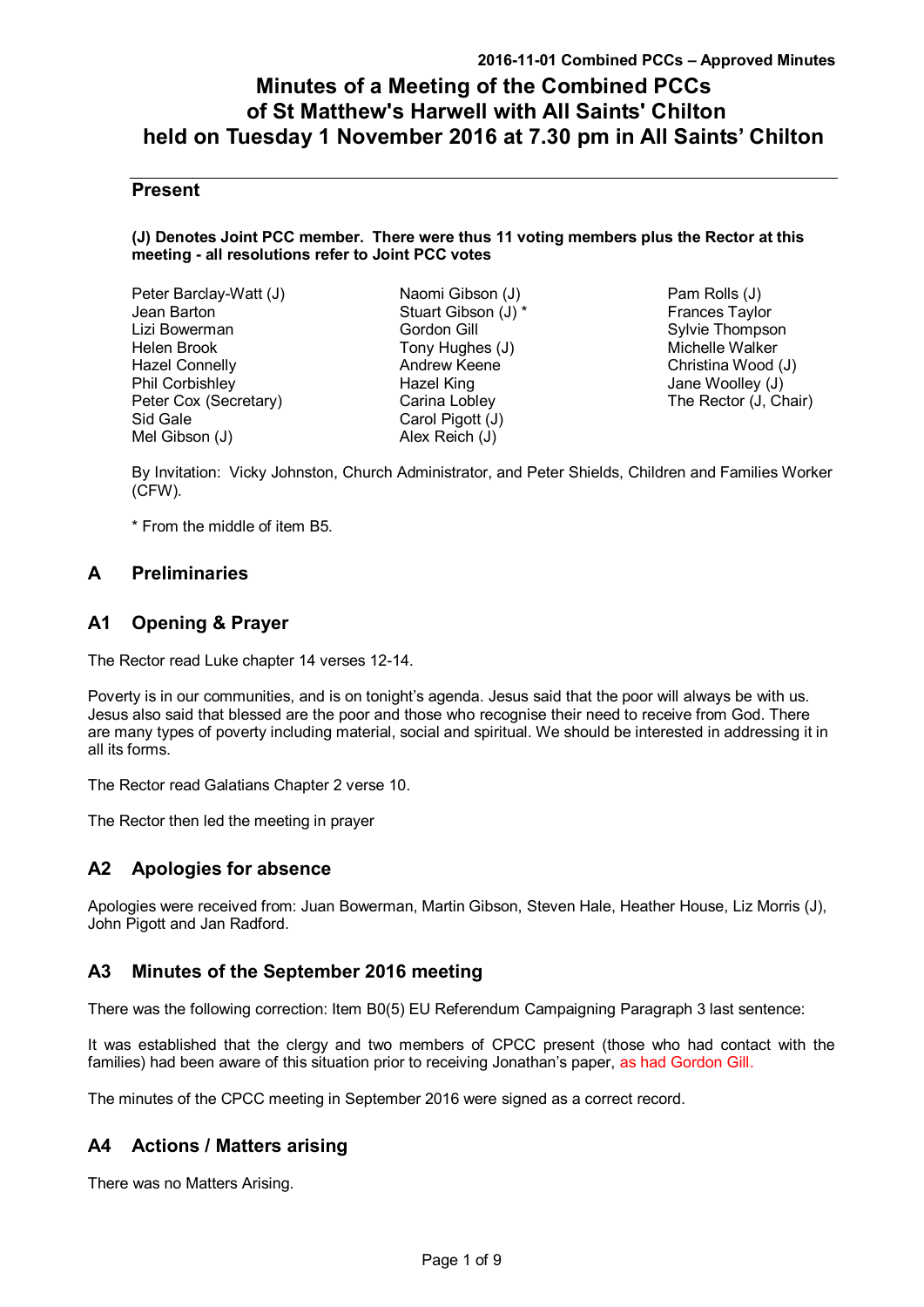# **B Mission Strands**

# **B 1 Children, Youth and Families**

Paper G refers: Work undertaken since the last meeting and work pending.

The Children and Families Worker (CFW) distributed copies of the paper and apologised that it was not available before the meeting. It is reproduced here with information the CFW added:

## **Work Undertaken**

It was a shorter gap since the last meeting.

- Re-starting of all programs … Fledgelings, YF, Pathfinders, Y-Club
- Planning programs & rotas … Pebbles, Kids Church, Pathfinders, Youth Fellowship (YF), Y-Club Initial topics for YF include moral dilemmas.
- Seasonal events … Harvest services x3 In both All Saints' and St. Matthew's Churches.
- New initiatives & events … Family Fridays This is a pilot scheme which has continued at a low level; however it is useful to try new ideas. Also there are the Family Science meetings.
- Admin … Record keeping (children & volunteers), Holiday Club follow-up. All Fledgelings parents have been registered.
- Annual leave 5 days

## **Work Pending**

- Bill Wilson event there has been lots of communication about this. He is a man after God who inspired the CFW's work.
- Remembrance services Groups for the Cubs and Beavers who attend the parade services.
- Advent doors preparations and launch shortly
- Christmas services
- Reverse Advent Donations collected instead of gifts received, e.g. for the food bank.
- Schedule school events
- Preliminary Holiday Club prep the dates have been set as  $14<sup>th</sup>$  to 18th August 2017.
- Regular CFW activities.
- Fledgelings playspace feasibility
- Parish Swap send people from here to help the Holiday Club in the CFW's former parish in Bradford (which is under resourced) and possibly Holiday Club helpers from Bradford to help here.
- Fundraising some of the Harwell Feast money will be for the Fledgelings play area, the feasibility of which is being looked into.

There were comments and the CFW, Rector and Church Administrator answered questions including:

- The Toy Service is included in the 3 advent services. It will be the 1<sup>st</sup> Sunday in December and will be advertised in the Broadsheet.
- Schools events have been scheduled in Harwell School things are much unchanged, and in Chilton it seems that the Rector and Pam Rolls are still welcome to do assemblies. Y Club is still being held at Chilton School.
- A couple of the CFW's friends are involved at the Bradford parish. Other possibilities are a minister or PCC swap – to be investigated.

The Rector thanked the CFW and team for all their work.

# **B 2 Evangelism and Discipleship of Adults**

#### **B 2.1 Home Groups**

#### **Report**

The Home Groups Co-ordinator Jean Barton gave the following report:

A new home group will be starting in Chilton Fields in November. This is composed of mothers and very young children, some of who attend Fledglings and are wanting to study the Christian Faith in more depth. The group will be looking at Christianity Explored and working out together the best way forward with young children present! It was requested to pray that we they find the right balance. Initially Jean will be leading the group at the Corbishley's home.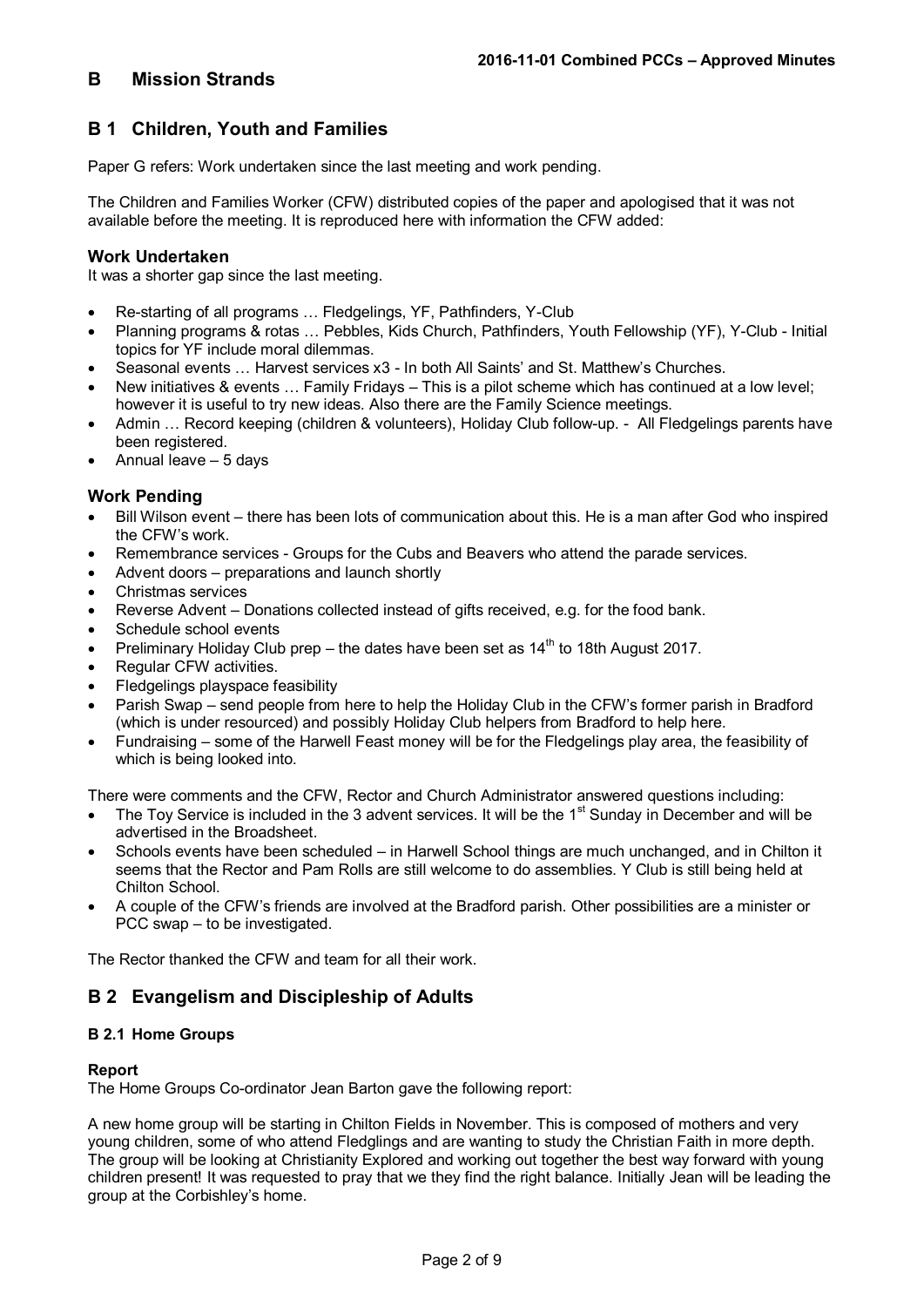## **2016-11-01 Combined PCCs – Approved Minutes**

The home group leaders have been contacted with the suggestion for the book their group might study in Advent. It is called "Herald the coming King". It has group ideas but encourages each member to read a daily study. It is important that, if possible, individuals study on their own, so that they can contribute at a group meeting is very good for us all.

The sessions are: Prepare the Way; Draw near to Jesus; Seek Him first; Who will you live for?

So far two groups have agreed to study the book during Advent. One is going to continue a study of 1 Samuel, which they are immersed in at the moment! Jean is awaiting replies from the other groups by the end of this week.

There was publicity given to Home Groups at the beginning of September and there are flyers still available. Jean is trying to encourage everyone to personally invite individuals. Often a personal invitation can work whereas bits of paper get forgotten!

Some members of Mike Pepper's home group spent a weekend together away in Wales.

The Barclay-Watt home group has committed to providing a "Christmas Together" lunch on Christmas Day. Chilton Village Hall has been booked. This will be aimed at those who would like company on Christmas Day and do not want to be on their own. The group met last night with others from our Church who had heard about the initiative and wanted to be part of it. Watch this space! This came out of a group discussion on helping others and being along side others and Alison Gale challenged the group to do something about it.

Yvonne Sanderson's group helped provide food at the last Alpha Course.

All the groups are continuing to encourage one another in various ways our journey of faith. Jean offered a big thank you to them all.

## **Float for Christmas Lunch**

Peter Barclay-Watt requested a float of £250 for the Christmas Lunch from the outreach fund; the organising team are aiming to get some money back. The Rector put this to the meeting. **There was a general consensus of agreement.**

The Rector said that it was good to see the home groups being active, especially externally in the community. The Kings Church are starting a similar initiative called "Missional Communities"

## **B 2.2 Marriage Course**

Jean Barton gave the following report:

Jean was contacted about the marriage course on 25 October.

Harwell and Chilton currently have 7 weddings booked in for next year plus one in December of this year. There are also a few more Banns readings (particularly from Great Western Park) and it has been suggested that we could invite some of these couples for whom Banns have recently been read.

Jean and Peter have had a discussion and replied that they felt unable to commit to organise and run a Marriage Course at the present time, due to personal circumstances.

Sometime ago it was considered whether someone younger leading the course would be appropriate, and this may be an opening for that. Jean and Peter thoroughly enjoy the course and feel it is a valuable opportunity and of course would be willing to have an input if it was considered appropriate. They have had experience of running marriage courses, of various kinds, for something over 20 years, let alone their own marriage of nearly 51 years.

The Rector said that the feedback was that the attendees liked having older leaders. Any volunteers to run the courses should go to him. It is a great ministry, involving meeting and engaging with couples over a couple of years. It has a lot of potential.

## **B 2.3 Alpha Course**

The Rector reported:

A Christianity Explored course is currently mid way through. 8 to 10 people attend who are at different stages in their journey of faith. There may be another Alpha course after Christmas.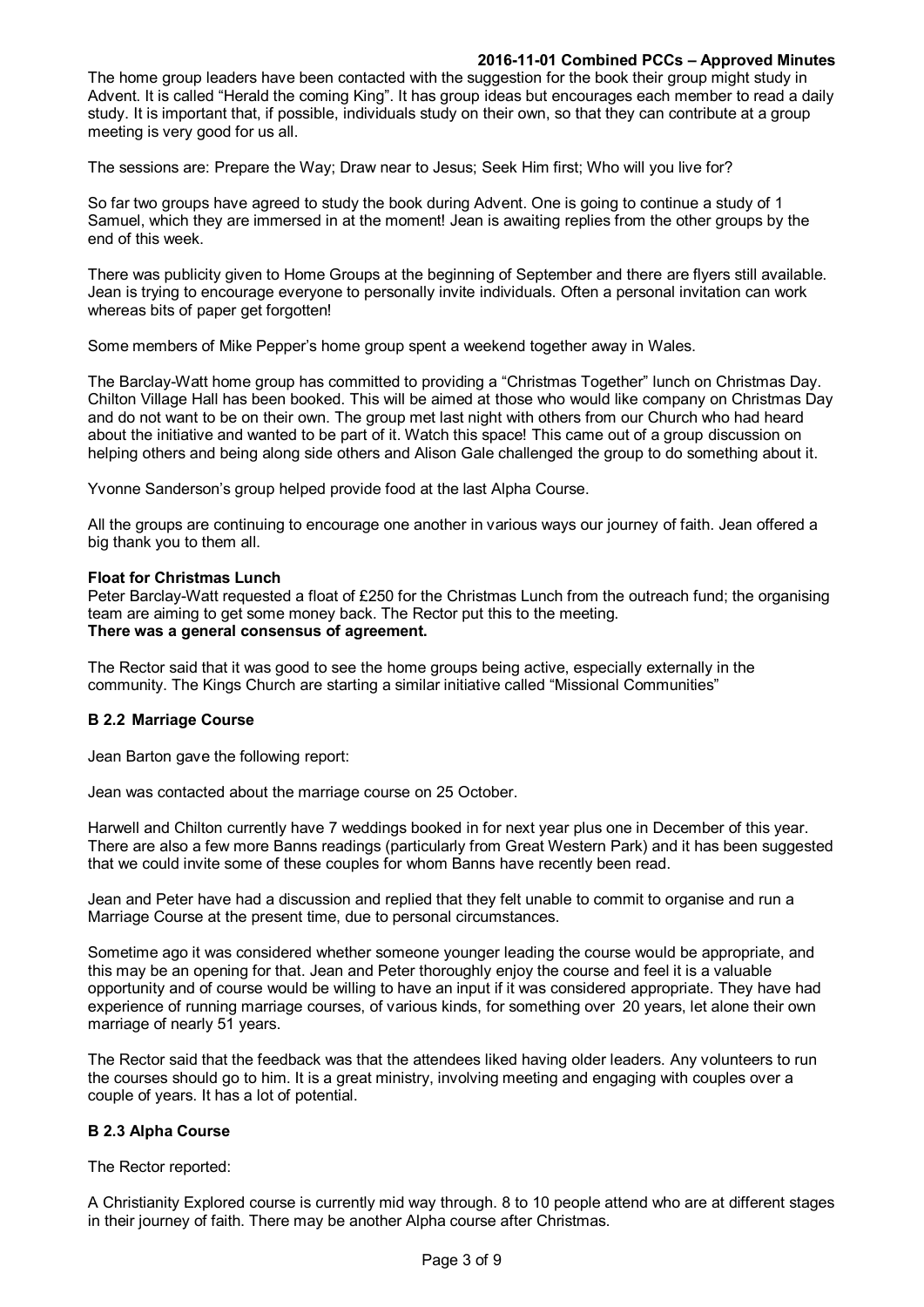#### **B 2.4 Science and Faith**

#### Paper F refers:

Carina Lobley talked through the report and emphasised these points:

#### **Meetings**

There have been two Family Science sessions, attended by 20 – 30 people, they were very good and enjoyed by all who attended. There is a great team of people helping. Some new material has just been received and will be started soon.

There have been three meetings of the Science and Faith discussion group covering "Can Scientists Believe in Miracles?"

## **Speaker Event 29th November**

The speaker has recently been confirmed as Prof. John Lennox. It will be held at the Pickavance lecture theatre at Harwell Campus which seats 195. The refreshments are being arranged. Questions for the speaker will be collected before the event

Carina Lobley answered questions including:

- Places can be booked on line, and a few invitation cards will be available.
- The speaker will pitch the talk at a level for the lay person.
- The talk will be publicised across the Campus.

#### **Presentations to the Archbishop of York**

Carina Lobley continued that the talks including the presentation she gave was very affirming and encouraging. A summary video is on the Benefice website.

The Rector thanked Carina Lobley and her team. There is no Mission Apprentice yet to do the associated administration so Carina is doing this too. He asked for prayer for Carina and the work.

#### **B 2.5 Responding to Financial Need**

## **B 2.5.1 Christians Against Poverty (CAP) Money Courses**

Carol Pigott, Naomi Gibson and Peter Barclay-Watt reported:

The courses are run by Carol Pigott, Naomi Gibson, Peter Barclay-Watt, Elaine Shrimpton and Liz Roberts. No one attended the first session of the latest course on Saturday 29<sup>th</sup> October. Instead, Liz Roberts explained how the new Universal Credit payments will affect people. The course will run if anyone signs up at the next session.

Quite a few CAP Money courses have been run up to now which have been successful. The latest course coincided with half term so the team are not discouraged by the lack of attendees.

The courses are being publicised on the Harwell Village and Chilton Village Facebook pages, there are posters in the village broadsheets and the Job Centre in Didcot. The Rector added that Liz Roberts is also pursuing a link with SOHA.

#### **B 2.5.2 CAP Centre**

The Rector reported:

Didcot Baptist Church has a budget meeting in the coming weeks. If they agree with this project then the OX11 CAP Centre is secure. There is a plan for CAP Centre Manager Sue Bright to visit the Benefice. There will possibly be a launch in January 2017. He will continue to keep the Combined PCC informed.

#### **B 2.5.3 Acts 435**

Paper C refers: A description of this national initiative which involves linking vulnerable people with a need for items such as household goods or travel expenses with those willing to donate via the Acts 435 website.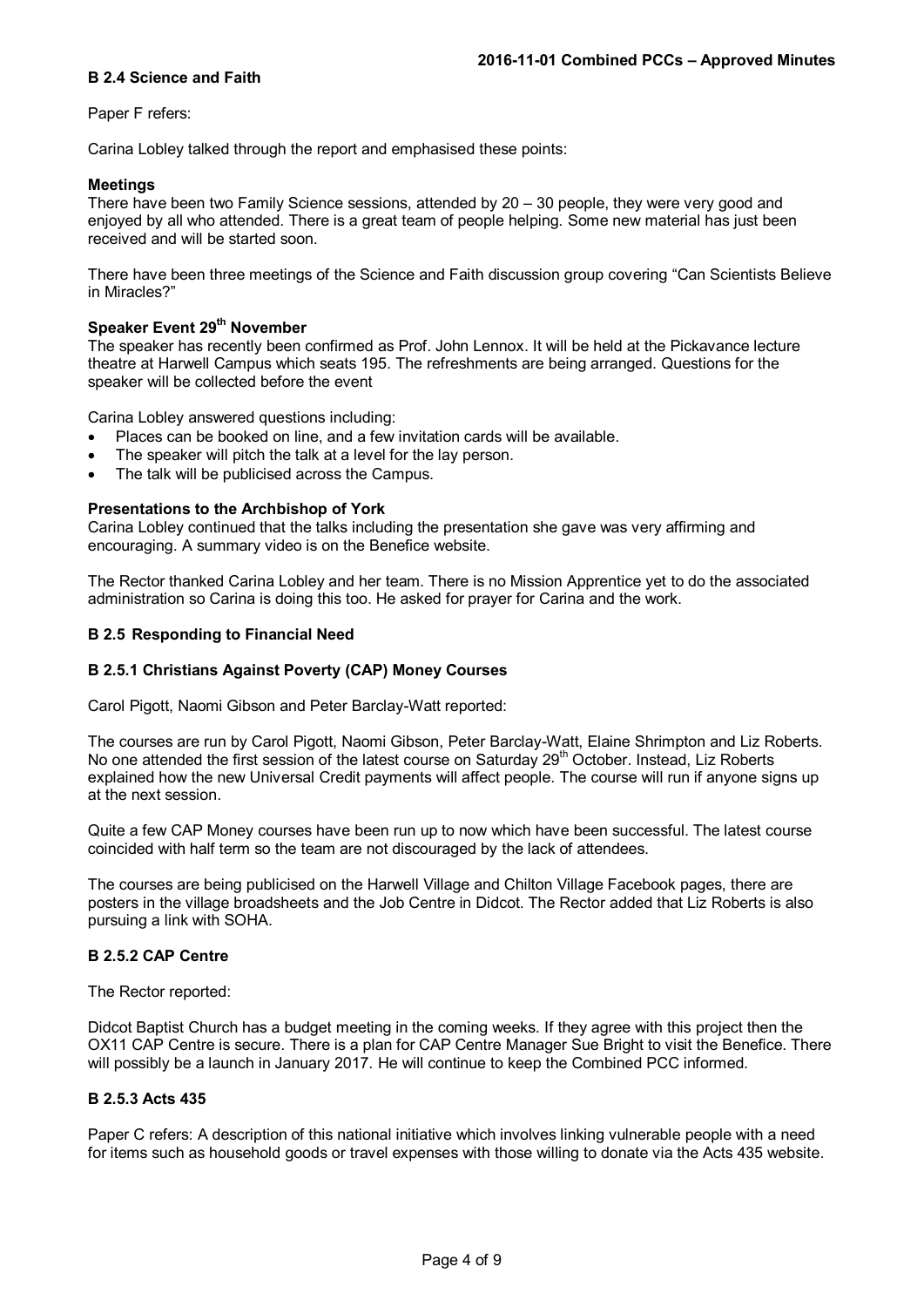## **2016-11-01 Combined PCCs – Approved Minutes**

The beneficiaries have the item paid for and the knowledge that a complete stranger was prepared to help them and the donors know their money is going to a specific person. An advocate assesses each request before putting it on the website and a volunteer would be required from the Benefice to do this.

The Rector said that he currently issues food bank vouchers which are a rescue initiative. The CAP Money courses are preventative and the CAP Debt Centre provides major ongoing help to restructure people's finances. The Acts 435 initiative is for people in crisis similar to the food bank vouchers. The Rector expressed his desire that the help that the Benefice offers be more comprehensive and not just bailing people out when in a crisis. A lot of new housing has been and is being built in the Benefice and this may add to the need.

The Rector asked if we should become involved in the Acts 435 initiative. Discussion ensued and the Rector answered questions including:

- There were some positive comments about the initiative.
- There are a lot of projects already running which require volunteers and there are a number of vacancies in other areas. The Rector said that there may be an ideal candidate for advocate in the Benefice.
- This may be better considered after the CAP Centre is launched or it may naturally follow on.
- There is no financial commitment required from the Benefice. Individuals can donate if they wish.
- The CFW said that this works really well. It is the best way of getting items quickly.
- It is really easy to donate.
- The advocate assesses if each request is genuine in a similar way to the Rector assesses requests for Food Bank vouchers.

The Rector summed by saying that that the CPCC seems to want to bear this in mind and maintain a watching brief. He suggested that this is put back on the agenda in 6 months. **No Objections.**

## **ACTION: Combined PCC Secretary to add to June 2017 Agenda.**

## **B 2.6 Social and Community**

## **B 2.6.1 Walking Group**

Paper E refers: Report and schedule of future walks.

Sid Gale reported:

Walks are scheduled for every other month from October and are aimed to be suitable for all. There will also be special walks for those that are more able including one on 18th November with members of Kids Church and Youth Fellowship, and another as a Lent pilgrimage along the Thames Path in July 2017.

It was mentioned that the 18<sup>th</sup> November is also Children In Need day and the St. Birinus walk is on the 1<sup>st</sup> Sunday in July. Sid Gale said that he will mention these points to the other organisers.

The Rector thanked Sid Gale and the other walk leaders for their work.

## **B 2.6.2 Harvest (Barn Dance 2016 and Plans for 2017)**

## **Barn Dance 2016**

The Rector read the report on the 2016 Barn Dance from the minutes of the October 2016 Chilton PCC meeting (Item 6 first paragraph).

It was suggested that Alex Reich writes to thank the band in addition to the verbal thanks on the night.

## **ACTION: Alex Reich to consider writing to thank the band.**

The Rector added that this event had been very successful and people had enjoyed themselves. He thanked Alex Reich and the organising team.

## **Plans for 2017**

Suggestions and comments included:

- The Barn dance and other events including Harvest supper could be held in the new space at St. Matthew's Church which might be available by then.
- Harvest events could alternate between parishes each year.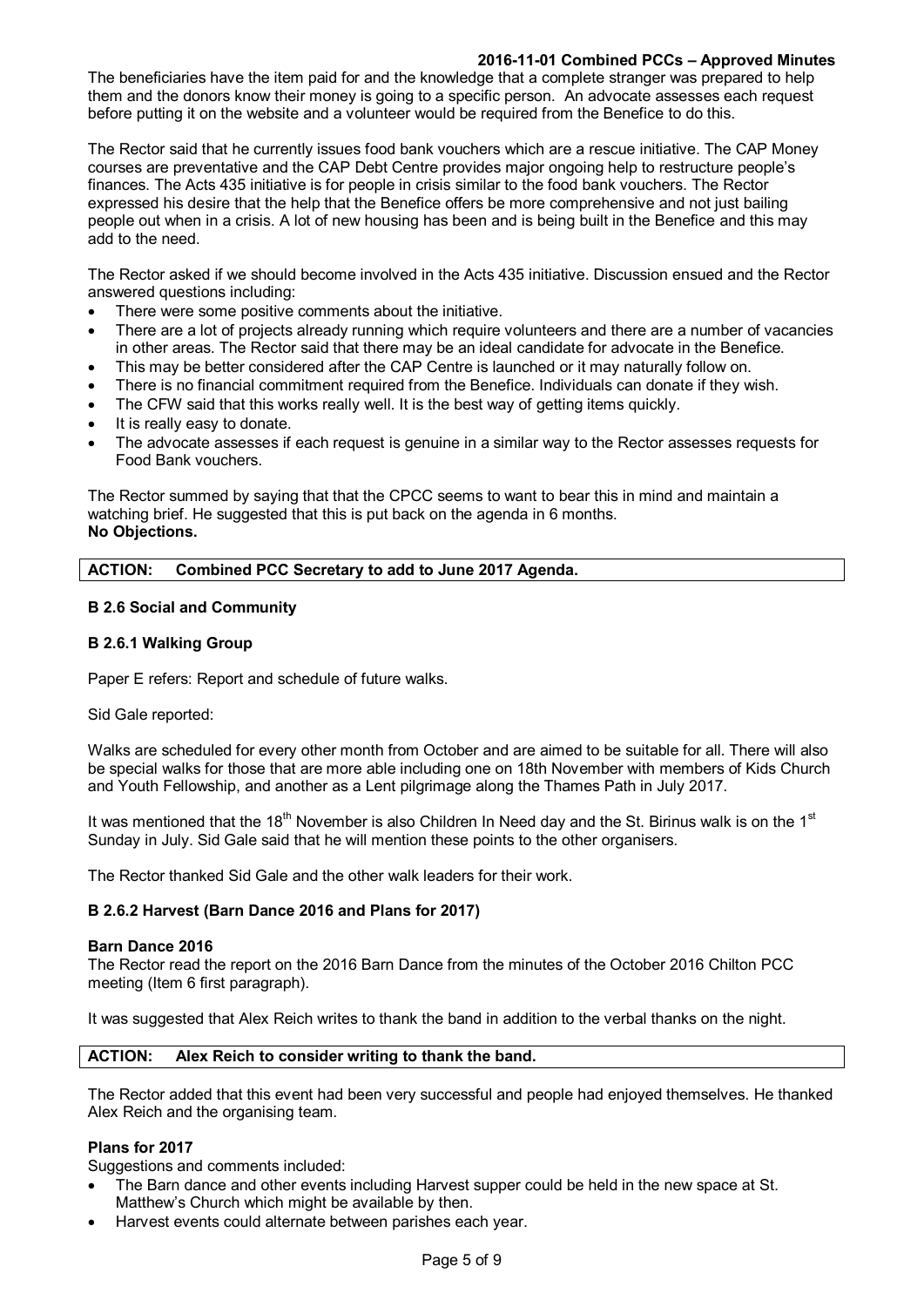We need to reconsider the sale of donated vegetables so that they are sold promptly.

## **B 2.6.3 Benefice Away Day**

The Rector said that this suggestion had come out of a Generation Gold discussion with Pam Rolls and Jan Radford. A possibility could be a trip to Ripon College with lunch, social and a service in the chapel, or a coach to the seaside or leisure centre. It would need less work than a weekend away and could be a trial for one similar to those held in the past. It would need a key person to organise it.

Discussion ensued including:

- Various possible days and venues such as Cuddleston College and Clanfield Adventure Centre were discussed.
- This is another project requiring committed people and we should do a few things well. The Rector said that he did not want to burden those already burdened.
- The Rector said that the emphasis of the day would be on enjoyment and community with a reminder of why we are together. It would enable people to get to know each other including across the two parishes.
- Away days bring in the extended church family.
- Volunteers to organise the day could come from the wider church not just the Combined PCC or the usual volunteers.

The Rector summed up by saying that the meeting considered this could be good to do. Volunteers and suggestions for the day should go to him.

# **B 3 Pastoral Care**

Pam Rolls reported and answered questions:

#### **Visiting Teams**

Both Parish Visiting Teams are busy with visits to private homes, care homes and hospitals. Let Pam know if you hear of anyone who would like a visit. Home Communion has been provided to 6 people in hospital and others in their homes.

Hazel King said that the visiting teams had been a great support to her recently.

#### **Generation Gold**

Thirty people attended the September service including 6 new people. The theme for the next service is "Bells" on the 12<sup>th</sup> December. Pam is in touch with the Harwell bell ringers and hand bell ringers. People give cakes they make themselves but more volunteers to help with the catering are needed. A joint budget is required and requested; Jan Radford added that they want to provide small gifts.

The Rector said that the PCC Treasurers should note this.

# **B 4 World Mission**

Helen Brook reported:

After the last Combined PCC meeting budgets for contributions have been composed for approval at the next PCC meetings. Please pray especially for inspiration and creative solutions.

# **B 5 Worship Services**

## **B 5.1 Fresh Expression Service**

The Rector and the CFW reported:

This is currently going through a trial phase: There have been five Family Friday meetings and two Family Science sessions so far. The Family Friday meetings have been led by Jean Barton, the CFW and the Rector. They have been attended by about 30 adults and children, all of whom are members of the Church community, have committed to trial the sessions, and include the Rector and CFW's families.

The ultimate aim is that each meeting consists of: a family session (which the current focus is on), then a meal, followed by a session for adults – currently this is Christianity Explored. Different venues and formats have been tried; they have set out to try as much as they can, eliminating those ideas that don't work and improving on those that do. The feedback has been useful and they are learning good lessons.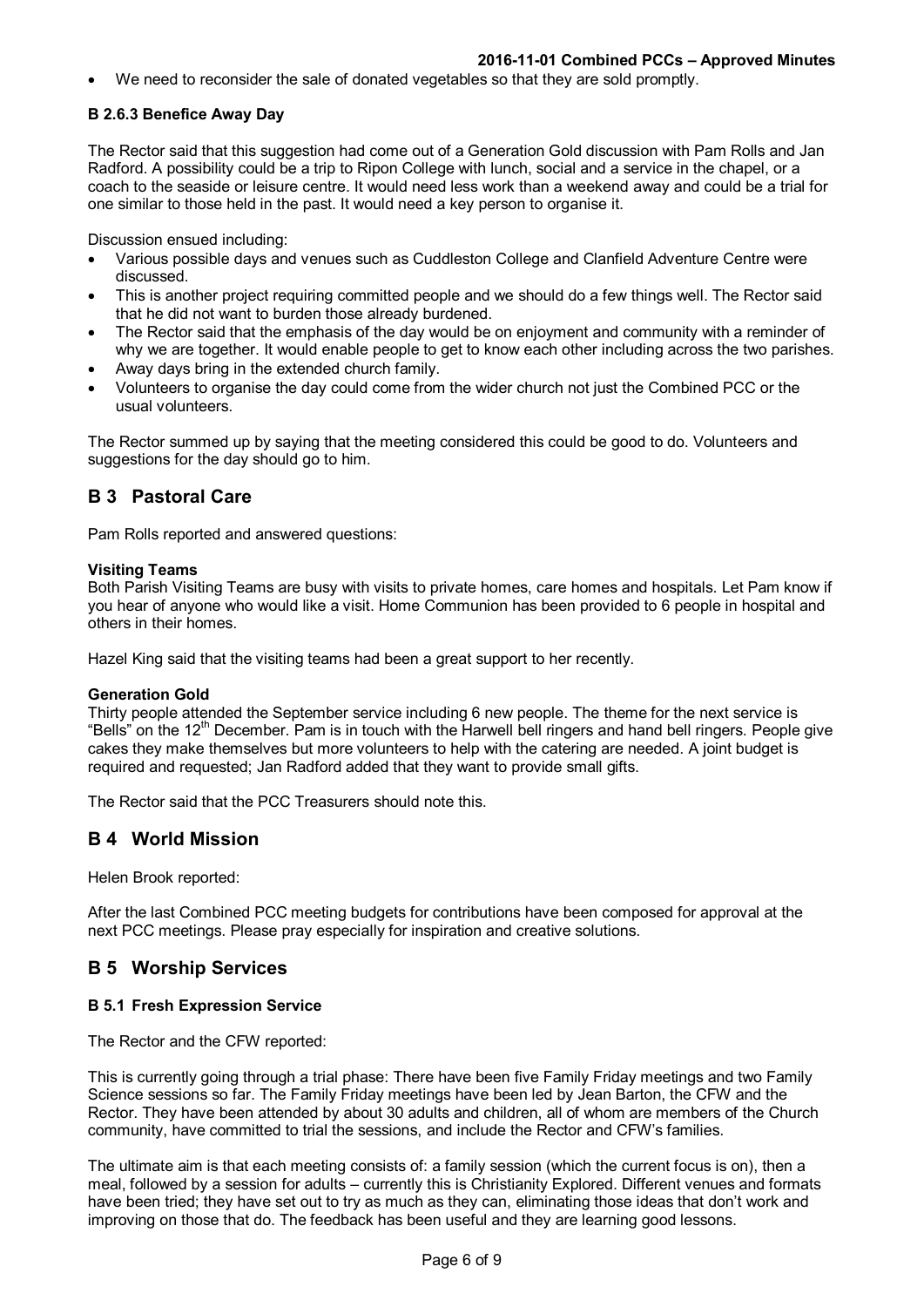The ultimate aim is to have a service accessible to people not currently engaged by the standard Sunday services.

Discussion ensued and the Rector answered questions including:

- It was suggested that Friday may not be the best day
- Currently the sessions may lack focus and it is not drawing people in though it is fun when all of the children and families are there.
- The current plan is for the trial to continue in the weeks up to half term then it will be publicised more widely (though new people will not be turned away from the sessions before then).
- It was asked if success will be judged by the number of new people attending. The Rector said that it is a similar question for the Sunday services. The aim for all Worship Services is to grow faith and explore God's Word and Worship. The Fresh Expressions service will be an informal and non liturgical style of worship to engage with those not currently involved in Church. We are not at the point of judging success, merely trialling options
- Carina Lobley said that even with quite good publicity the Science and Faith meetings have not attracted different people to those who attend the Family Friday meetings. Fellowship is going deeper if not wider.
- The Rector said that personal invitations may be required. It was stated that publicity may be by word of mouth - children at school may tell their friends and bring other children and adults.
- The Rector said that there would be further Steering group meetings to consider progress so far and address any problems. These would be after more sessions had been run - probably before Christmas.

#### **ACTION: Rector to arrange Steering Group meeting**

The Rector asked that any ideas about this should go to him.

# **C Facilitation and Partnership**

# **C 1 Communications and Operations**

Paper B refers: Communications Report October 2016: Progress on courses being studied by the Church Administrator including a survey of non Christians' understanding of Christianity with resulting broadsheet item, also Christmas publicity.

The Rector said that the Church Administrator has enrolled on various lifelong learners courses on her own initiative, they are not a requirement. The Church Administrator said that she finds them very inspirational.

## **Christmas Cards**

The Church Administrator said that Lin Kerr did not have time to create new artwork for the cards but does have a painting that may be suitable. The Church Administrator is also looking at other options. Discussion ensued of possible designs.

The Rector said that he usually puts a short message in the card as well as the service dates.

# **C 2 Stewardship and Finances**

Peter Barclay-Watt reported:

The individual PCCs have been updated. The budgets were in September. The only joint item is the Deanery Synod and Parish Share.

The Rector said that this item would be considered at this point.

## **C 5.2 Deanery Synod and Parish Share**

Stuart Gibson, Gordon Gill, Peter Barclay Watt and the Rector reported and answered questions

About a year ago, the Benefice was offered a so-called "parish share holiday", which meant no increase on the previous year's share. The Deanery Treasurer confirmed recently that we were eligible for this in 2017 (i.e. paying the same amount as in 2016), but hoped that we might be able to aim to pay more than this, i.e. closer to the amount invoiced to the Deanery by the Diocese in respect of our Benefice. The Treasurers had discussed this and agreed to apply for the 'share holiday' amount in 2017 but aim to pay more. In the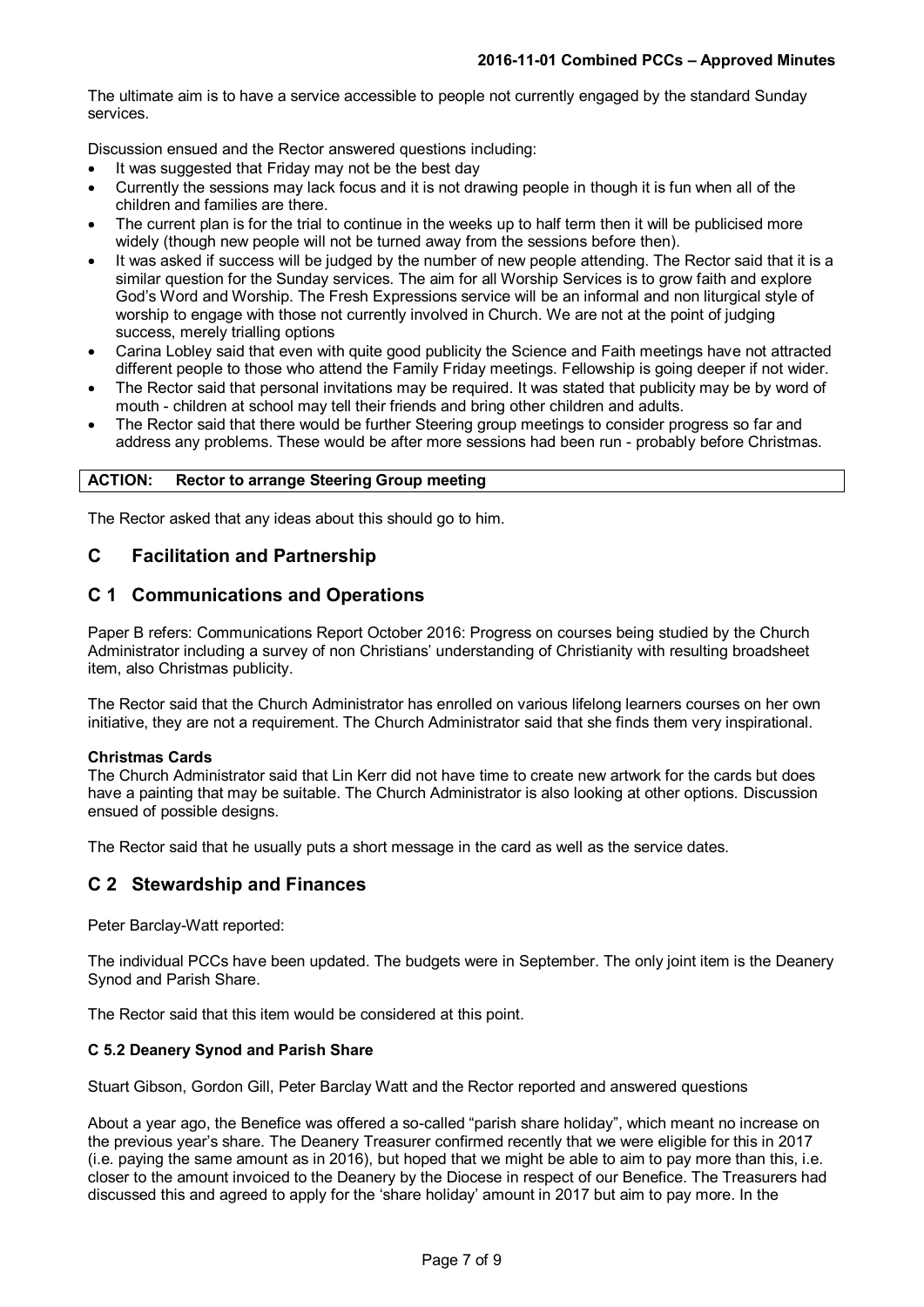#### **2016-11-01 Combined PCCs – Approved Minutes**

ensuing discussion it was suggested that were the Deanery to fall short in its share contributions to the Diocese, in the longer term Deanery clergy posts could be at risk.

Further points from the discussion included:

- All of the Parishes in the Deanery have to contribute the required amount to get the £13,000 rebate from the Diocese.
- A Stewardship Campaign was suggested, it is easier to get a smaller annual increase than a big infrequent one. Peter Barclay-Watt said that we could write to thank all who give and suggest that they review the amount they give. We also want to raise money for the 3 year extension to the Children and Families work and we should focus on this.
- It was suggested that we use the "The Responsibility is Ours (TRIO) Stewardship campaign material. It was successful in another Benefice.
- The Rector said that this should be considered by the Stewardship Group, we need to be proactive and ask people to review their giving again.
- Peter Barclay Watt said that a Stewardship Group meeting will be arranged.

# **C 3 Safeguarding**

Paper D refers: Safeguarding Report October 2013 including DBS renewals up to date, Safeguarding training to take place in the New Year and Safeguarding Officer courses are being investigated.

There were no comments.

# **C 4 Staffing and Leadership**

The Rector reported:

There have not been any changes in staffing or leadership. The Science and Faith Ministerial Apprentice post is still open. It has not been re advertised. He will follow up on ideas from the September Combined PCC meeting with Phil Corbishley and Carina Lobley.

## **C 5 Wider Church**

## **C 5.1 Deanery and Great Western Park**

The Rector and Gordon Gill reported:

#### **Funding for Mark Bodeker**

The Rector has attended a meeting with the Didcot Clergy and Mark Bodeker. The application for funds to extend Mark's post have been approved, and Mark is likely to continue in the post. There have been questions from the Deanery and Archdeaconry about how this role will relate to other plans. A meeting of the relevant Archdeaconry committee has taken place and a decision on the funding is awaited.

Gordon Gill said that that the Archdeaconry Pastoral Fund Committee has approved funding for 10 years for a post in Great Western Park community and it will be passed to the Bishop's Council.

#### **Area of Work**

Gordon Gill said that no area has been formally designated, beyond the vicarage itself which is in Harwell Parish. The post is Community Missioner to New Communities, not necessarily confined to Great Western Park. There is a decision to be made here regarding where Mark works, as Great Western Park overlaps 4 other parishes including 60% in Harwell Parish (though the borders are under review). Mark Bodeker's curacy in All Saints' Didcot finishes in May 2017. After that he will be an independent minister free to work in any parish.

Mark Bodeker leads a very successful church which meets monthly at the Didcot University Technical College (UTC). About 60 to 70 people have been attending and it has home groups and a community café. Wedding enquiries are being received and a couple from Great Western Park are to marry at St. Matthew's.

In answer to a question Gordon Gill said that the Ladygrove Church is being considered separately. It overlaps two other parishes and two deaneries and may become a new parish.

## **C 5.2 Deanery Synod Update and Deanery and Parish Share 2016**

This item was considered after item C2.